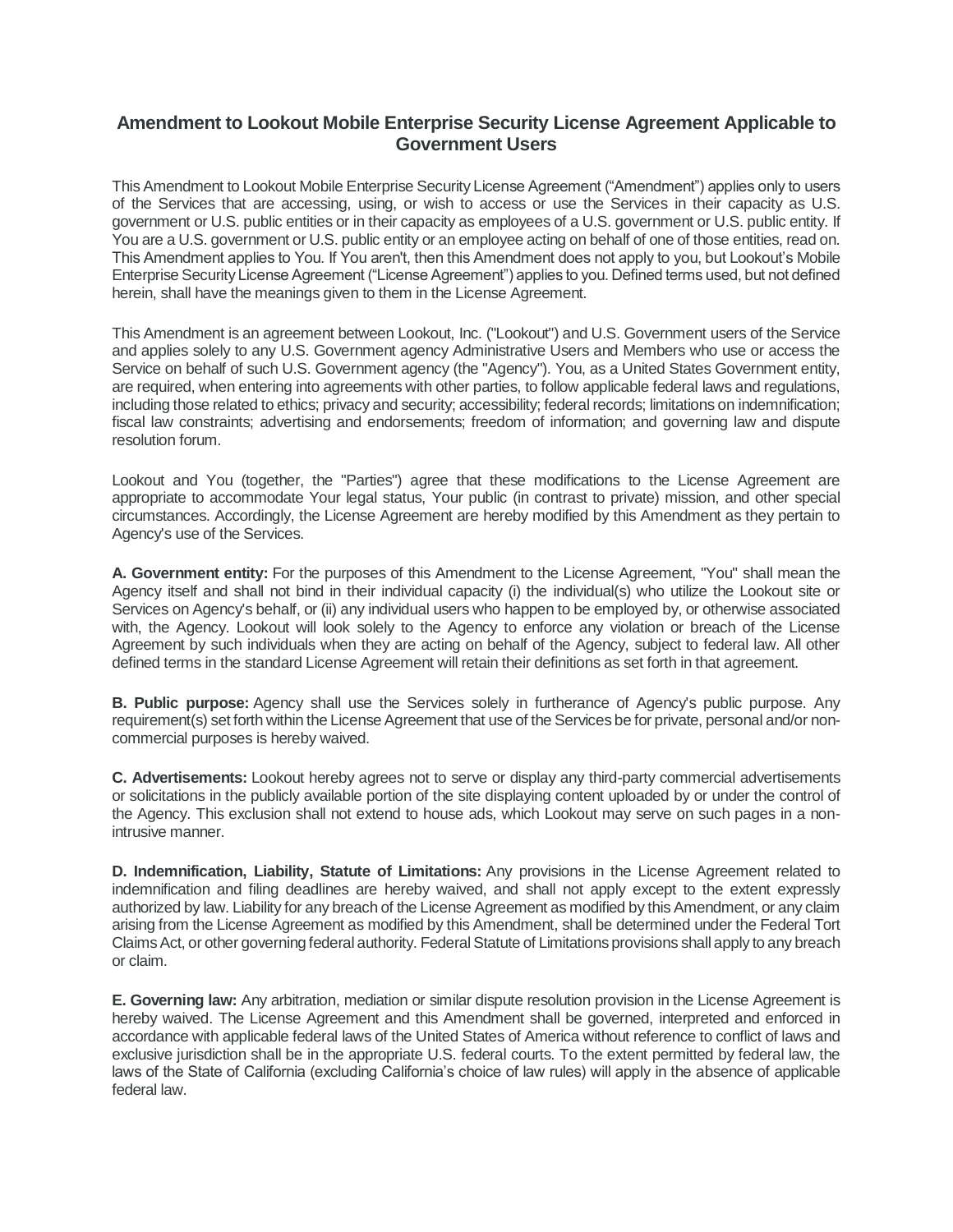**F. Changes to standard License Agreement:** Language in the License Agreement reserving to Lookout the right to change the License Agreement without notice at any time is hereby amended to grant You at least three days advance notice of any material change to the License Agreement. Lookout shall send this notice to the email address You designate at the time You sign up or order the Service, and You shall notify Lookout of any change in the notification email address during the life of the Amendment.

**G. Access and use:** Lookout acknowledges that the Agency's use of Lookout's Services may energize significant citizen engagement and otherwise become important to the Agency's mission. Language in the License Agreement allowing Lookout to terminate service or close the Agency's account at any time, for any reason, is modified to reflect the Parties' agreement that Lookout may unilaterally terminate Service and/or terminate Agency's account only for breach of the Agency's obligations under the License Agreement, its material failure to comply with the instructions and guidelines posted on the Service, if Lookout ceases to operate the Service generally or as provided in paragraph S. below. Lookout will provide the Agency with a reasonable opportunity to cure any breach or failure on the Agency's part.

**H. Provision on crawlers:** Any provision in the License Agreement prohibiting "crawl," "spider" or similar processes is amended to allow the Agency to apply such tools solely to its pages and content, and solely to fulfill Agency's obligations under the Federal Records Act or other applicable federal law or regulation.

**I. Ownership of names:** Any provision(s) in the License Agreement related to Lookout's ownership of and right to change Your selected user name(s), user ID(s), domain name(s), channel name(s), and group name(s), are modified to reasonably accommodate Agency's proprietary, practical, and/or operational interest in its own publicly-recognized name and the names of Agency programs.

**J. Modifications of Agency content:** Any right Lookout reserves in the License Agreement to modify or adapt Agency content is limited to technical actions necessary to index, format and display that content. The right to modify or adapt does not include the right to substantively edit or otherwise alter the meaning of the content. In the event Agency discovers that Agency content has been modified in a manner that alters the meaning of such content, Agency may contact Lookout and the Parties shall work together in good faith to resolve the matter. Notwithstanding the foregoing, nothing in this Amendment shall result in an expansion of Your rights as a United States Government entity under the Copyright Act of 1976 (17 U.S.C. §§101 et sec.), specifically including Section 105 of the Act.

**K. Limitation of liability:** The Parties agree that nothing in the Limitation of Liability clause or elsewhere in the License Agreement in any way grants Lookout a waiver from, release of, or limitation of liability pertaining to, any direct past, current or future violation of federal law by Lookout.

**L. No endorsement:** Lookout agrees that Your seals, trademarks, logos, service marks, trade names, and the fact that You use Lookout's Services, shall not be used by Lookout in such a manner as to state or imply that Lookout's products or services are endorsed, sponsored or recommended by You or by any other element of the U.S. Government, or are considered by You or the U.S. Government to be superior to any other products or services. Except for pages whose design and content is under the control of the Agency, or for links to or promotion of such pages, Lookout agrees not to display any Agency or government seals, trademarks, logos, service marks, and trade names on Lookout's homepage or elsewhere on the site unless permission to do so has been granted by the Agency or by other relevant federal government authority. Lookout may list the Agency's name in a publicly available customer list on its homepage or elsewhere so long as the name is not displayed in a more prominent fashion than that of any other third party name.

**M. No business relationship created:** The Parties are independent entities and nothing in the License Agreement as modified by this Amendment creates an agency, partnership, joint venture, or employer/employee relationship

**N. No cost agreement:** Nothing in the License Agreement as modified by this Amendment obligates You to expend appropriations or incur financial obligations. The Parties acknowledge and agree that none of the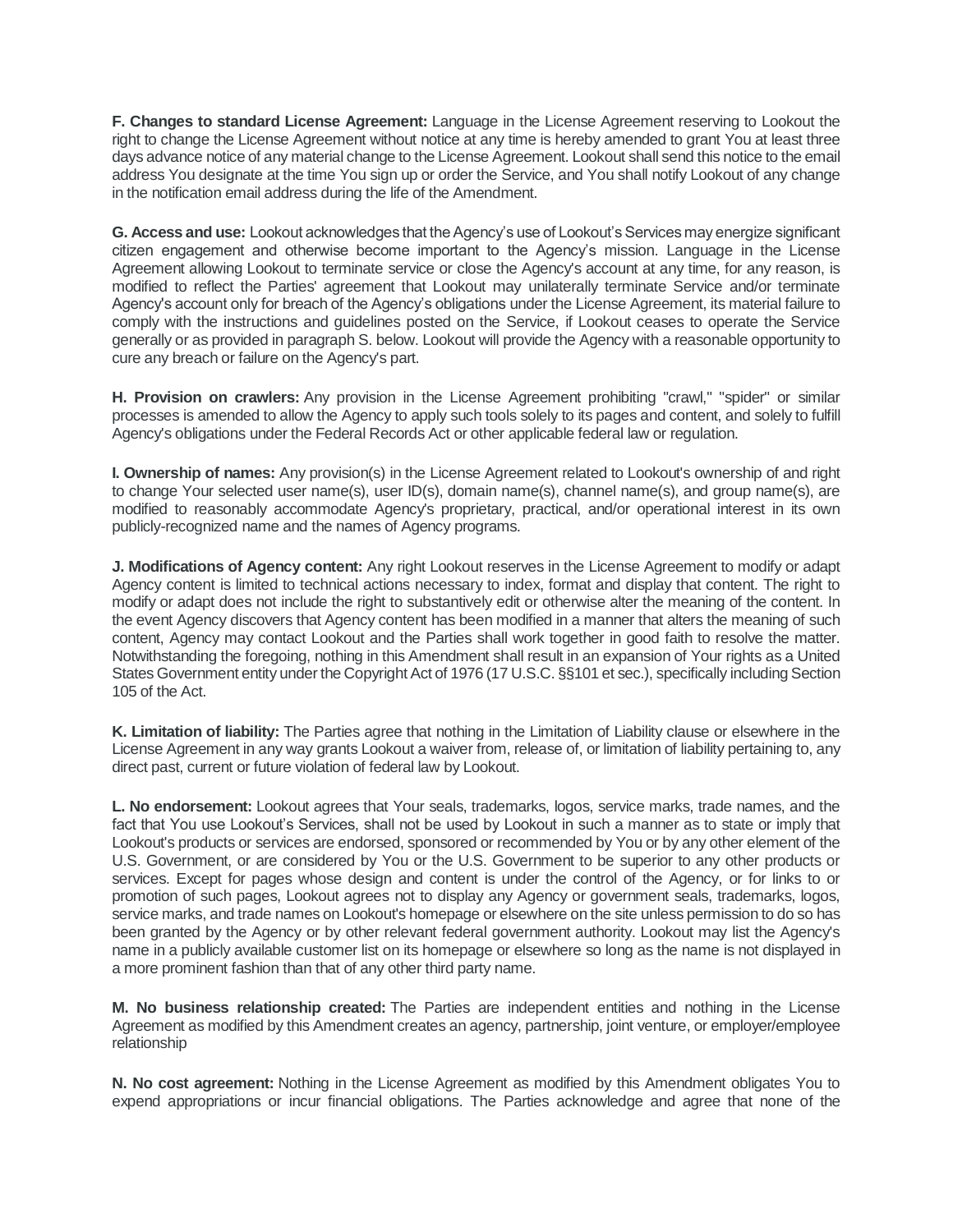obligations arising from the License Agreement as modified by this Amendment are contingent upon the payment of fees by one party to the other.

**O. Separate future action for fee based Services:** Lookout provides Services at a basic level free of charge to the public, but this may change in the future. Agency acknowledges that while Lookout will provide Agency with some Services and features for free, Lookout reserves the right to begin charging for the Services and features at some point in the future.Lookout will provide Agency with at least 30 days advance notice of a change involving the charging of fees for a previously-free service. You also understand that Lookout currently offers other premium and enterprise Services for a fee. The parties understand that fee-based products and services are categorically different than free products and services, and are subject to federal procurement rules and processes. Before the Agency decides to enter into a premium or enterprise subscription, or any other fee-based service that this Lookout or alternative providers may offer now or in the future, You agree: to determine the Agency has a need for those additional services for a fee; to consider the subscription's value in comparison with comparable services available elsewhere; to determine that Agency funds are available for payment; to properly use the Government Purchase Card if that Card is used as the payment method; to review any then-applicable TOS for conformance to federal procurement law; and in all other respects to follow applicable federal acquisition laws, regulations and agency guidelines (including those related to payments) when initiating that separate action.

**P. Assignment:** Neither party may assign its obligations under the License Agreement as modified by this Amendment to any third party without prior written consent of the other; however, Lookout or its subsidiaries may assign the License Agreement as modified by this Amendment to a subsidiary or parent or successor to its assets or business without written consent from the Agency provided that the successor assumes Lookout's obligations under the License Agreement as modified by this Amendment.

**Q. Termination:** Agency may close Agency's account and terminate this Amendment at any time. Lookout may close Agency's account and terminate this Amendment on 30 days written notice, but the Agency shall not be entitled to a refund of any fees paid.

**R. Posting and availability of this Amendment:** Any provision of the License Agreement requiring modifications of its terms to be posted on Lookout's site is inapplicable since this Amendment is of limited, not general, application, and is otherwise waived for this special circumstance. The parties agree this Amendment contains no confidential or proprietary information, and either party may release it to the public at large. You may also post it for the benefit of other U.S. Government agencies interested in using the Service on [http://www.howto.gov](http://www.howto.gov/) or similar federal informational web sites.

**S. Security:** Lookout will, in good faith, exercise due diligence using reasonable business practices for IT security, to ensure that systems are operated and maintained in a secure manner, and that management, operational and technical controls are employed to ensure security of systems and data. Recognizing the changing nature of the Web, Lookout will continuously work with users to ensure that its site and Services meet users' requirements for the security of systems and data. Lookout agrees to discuss implementing additional security controls as deemed necessary by the Agency to conform to the Federal Information Security Management Act (FISMA), 44 U.S.C. 3541 et seq., but is under no obligation to provide such additional security controls.

**T. Federal Records:** Agency acknowledges that use of Lookout's Services may require management of Federal records. Your data may meet the definition of Federal records as determined by the Agency. If Lookout holds Federal records, the Agency and Lookout must manage Federal records in accordance with all applicable records management laws and regulations, including but not limited to the Federal Records Act (44 U.S.C. chs. 21, 29, 31, 33), and regulations of the National Archives and Records Administration (NARA) at 36 CFR Chapter XII Subchapter B). Managing the records includes, but is not limited to, secure storage, retrievability, and proper disposition of all Federal records including transfer of permanently valuable records to NARA in a format and manner acceptable to NARA at the time of transfer. The Agency is responsible for ensuring that Lookout is compliant with applicable records management laws and regulations through the life and termination of its use of the Site and Services.